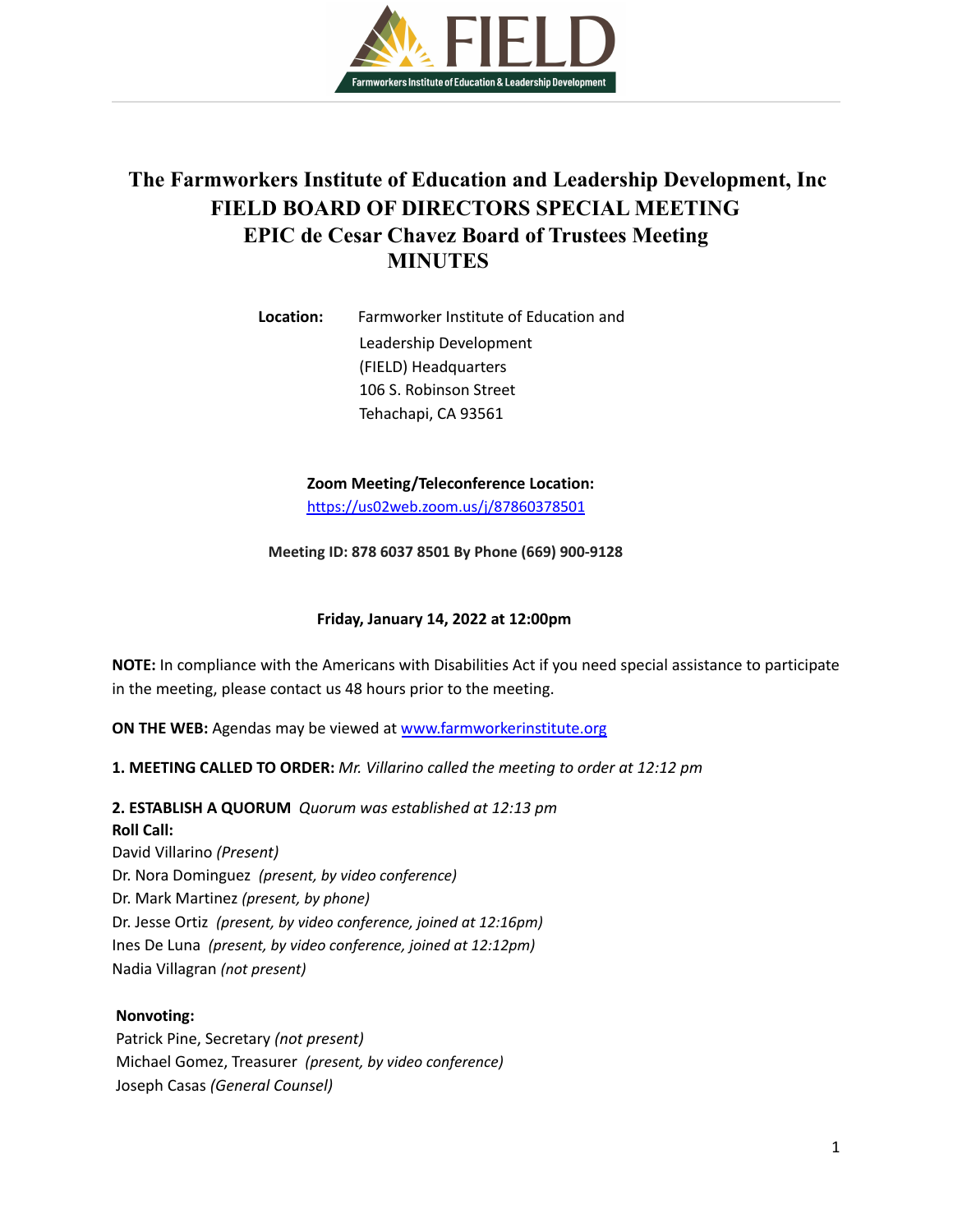

#### **Staff Present:**

Rosa Ruelas *(present, by video conference)* Lisa Tabarez *(present, by video conference)* Susana Navarro-Llamas *(present)*

Dr. Tamar Asatryan *(Present)* Vanessa Gutierrez *(present, by video conference)*

## **3. SALUTE TO THE FLAG / FARMWORKER POEM**

*No Salute to the Flag/Farmworker Poem*

## **4. ADOPTION OF THE AGENDA**

*12:12pm. Mr. Villarino asked everyone to review the agenda. There were no comments. Chair entertained a motion to adopt the Agenda. Mark Martinez moved, Nora Dominguez seconded. There was no discussion and motion was approved unanimously.*

## **5. OPEN PUBLIC FORUM**

It is appropriate for the public to address the FIELD Board regarding items of public interest within the *jurisdiction of the board before or during the Board's consideration of the items. Time allowed may be* limited to three minutes per item. If a large number wishes to speak on a specific item, the board may limit total input to 30 minutes on any item. Individuals or groups may address the board on items not *listed on the agenda; however, no action can or will be taken on the unlisted items. Further, Education Code §35145.5 also establishes the right of the public to place items on the agenda directly relating to business of the FIELD/EPIC Board of Directors. Agenda requests must be made in writing ten days prior to board meetings.*

In accordance with the law, the public and Board are hereby given notice that a tape recording of today's meeting is being made. This recording is to assist in the completion of the minutes. It is NOT a transcript of the meeting and may be disposed of in 30 days. The official transcript of this meeting will continue to *be the adopted minutes.*

Mr. Villarino opened the public forum at 12:14 pm. He asked if there were any comments by the public. *There were none.*

## **6. CLOSE PUBLIC FORUM** *Public forum closed at 12:15 pm*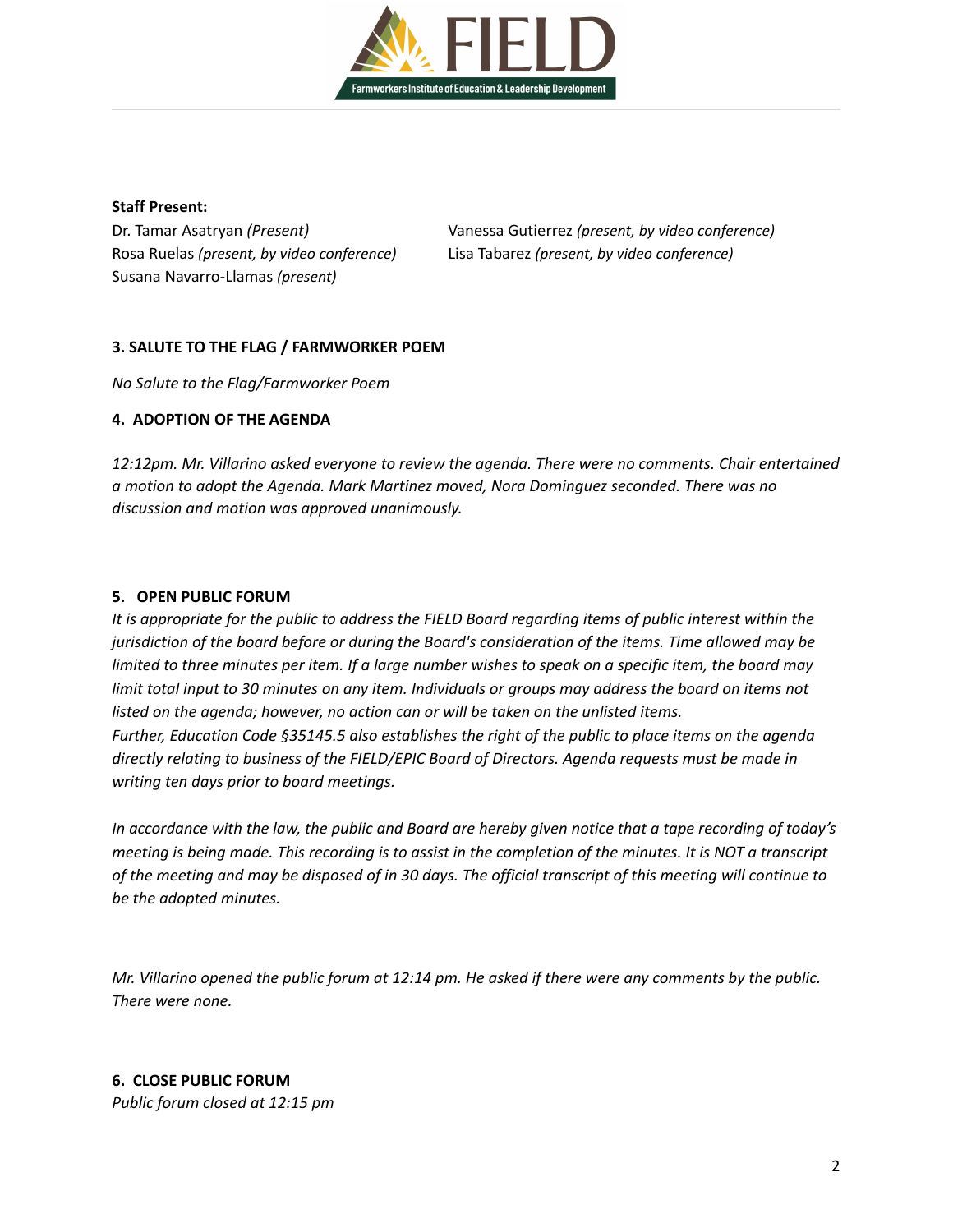

## **7. CLOSED SESSION**

*The board may call for a closed session to discuss confidential personnel matters, potential litigation, or other matters allowed under the Brown Act.*

*No closed session*

## **8. OPEN SESSION**

## **9. APPROVAL OF THE CONSENT AGENDA:**

*All consent agenda items for the FIELD BOARD OF DIRECTORS are considered to be routine and will be enacted by one motion unless a board member requests separate action on a specific item. Approval recommended on all items listed:*

*No minutes for approval*

## **10. REPORTS: THE BOARD MAY, IF TIME PERMITS, TAKE BOARD REPORTS AND SUPERINTENDENT'S REPORT AT ANY TIME DURING THE MEETING AND NOT AT A SPECIFIC TIME.**

*There is very limited board discussion, between the board, except to ask questions or refer matters to* staff, and no action will be taken unless listed elsewhere on the agenda or on a subsequent agenda.

## **11. INFORMATION ITEMS (nonvoting)**

- a) David Villarino, President/CEO
	- 1. Independent Study
	- 2. Review of Potential Connections with Foundation Board Members
	- 3. FERPA Policy
	- 4. WASC Feedback

*Mr. Villarino discussed the budget proposed by the Governor for declining enrollment in terms of hold* harmless. If the legislature prevails or if the governor issues an executive order for this year's application of hold harmless, then we will be able to reimburse us at the level that we were paid last year, which is over 600 ADA. This year, we're barely at 350 which is about a 50% decline in our enrollment and our *attendance.*

Mr. Villarino alao shared with the board of trustees that they are applying for an additional grant with *the community of CalFire with the Pine Mountain Club Fire Mitigation Project.*

*Lisa Tabarez, shared the impact of the Omicron variant and how it has affected our attendance issues*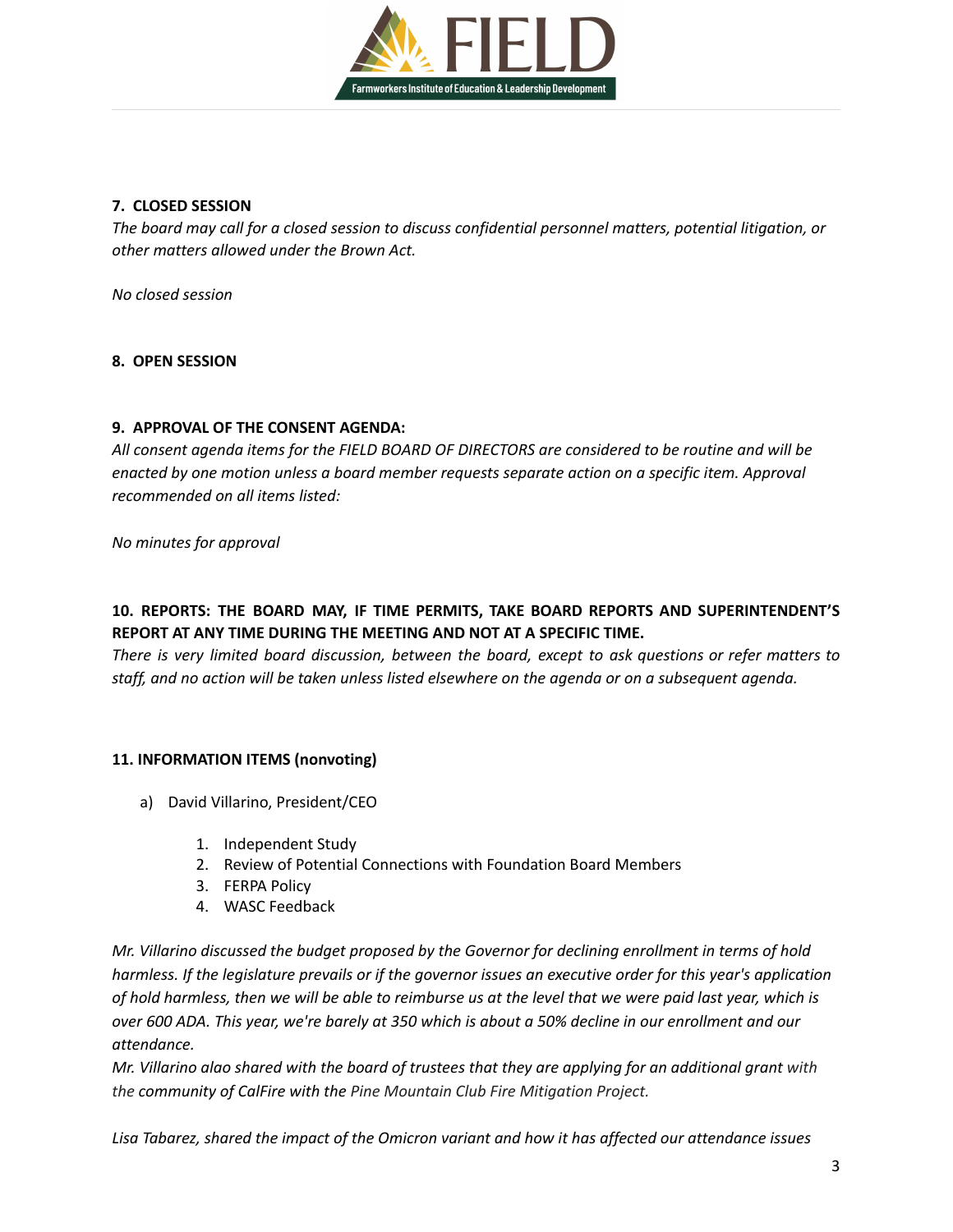

## *with staff and students.*

*On January 3, we began to place students on long term independent study. We were finding that some students, especially our ESL students preferred in person class as they needed that personal contact with* the teacher in the classroom. We are proposing to the board of Trustees a hybrid offering, this requires *training for teachers & students with implementing this hybrid type of classroom and offer those students the opportunity to choose if they want to be virtual or in class.*

*Lisa Tabarez also shared, the Western Association of Schools and Colleges, WASC are doing a review and are posing some questions for the Board of Trustees on how the board supports the purpose,* achievement, and the work of the staff and how the decisions are made to support improving the school. *Responses are compiled and sent to the Local Control Accountability Plan, LCAP.*

*Board members provided some feedback in response to the WASC questions. Mr. Villarino shared that the board supports our purpose, student achievement, and the work of the staff by being available throughout the year for updates at all the board meetings. The board attends the graduations and helps FIELD in terms of approaching any funding from the legislature. Mr. Mark Martinez shared that we have* a diversity of board members that serve as a resource for any number of issues that might come up. *Also, dealing with local communities, state government regulations. This is an important resource,* especially because we're talking about not just funding but the spending of money and how we try to make sure that everything we do is within the ethical quidelines that we have for our mission. Nora *Dominguez added fiscal oversight, fundraising, resources, and approval of staff support services, as well as staff providing the board with presentations to make informed decisions. Mr. Jesse Ortiz also added that the board regularly reviews & approves the LCAP and suggested sharing the chapter of the governance which discusses the role of the board.*

Vanessa Gutierrez shared the FERPA Policy, FERPA is a policy that says how we handle our student records *and how we give students access to those records. Most community colleges and schools have them and that's basically the language that we use, modifying it to serve our students who are 18 and over.*

*Rosa Ruelas, Accounting Manager shared an update on our financials. Rosa shared with the board of trustees the total revenue of \$3,727,943 which includes 400 ADA projected according to our budget* through November 2021. As far as revenue and expenditures we have a total of \$5,806,035 giving us a *negative excess revenue of \$2,078,000. Our fund balance as of July 1, 2021 was \$5,444,751. The negative excess revenue of \$2,078,000 will be deducted from our fund balance of July which will leave a fund balance of \$3,366,659. We projected a loss as the board may recall from last December meeting.*

*Rosa also shared additional revenue came in from CTE & CalRecycle grants in the amount of \$254,000 which is more revenue than we had projected.*

*In our expenses compared to the budget we came in lower than what we were projected at \$189,000.* As of closure of P-1 which was in December, we ended up closing with 354 ADA in our actuals. *Adjustments will be made to reflect the true P-1 revenue that we reported.*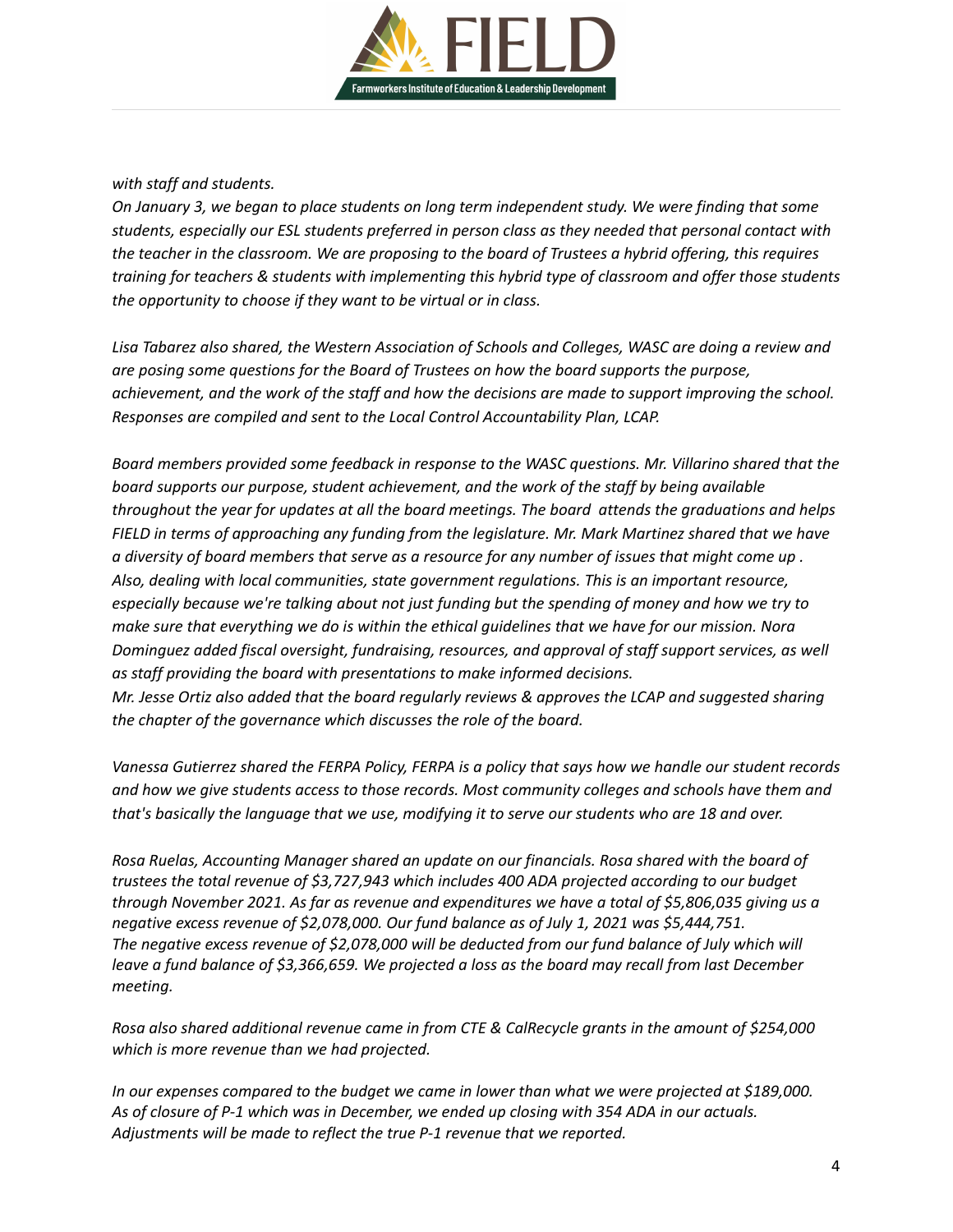

## **12. OLD BUSINESS:**

## **13. NEW BUSINESS:**

## **FIELD/EPIC:**

1. **Action Item:** Shall the FIELD Board of Directors/EPIC Board of Trustees approve the conversion to Distance Education?

*Chair entertained a motion to approve the conversion to Distance Education. Jesse Ortiz moved, Ines De Luna seconded the motion. Trustee Jessy Ortiz asked Lisa Tabarez how will we measure the effectiveness of this hybrid offering, Lisa Tabarez responded by measuring the attendance, student/teacher feedback and graduate count. No additional discussion, motion was approved unanimously.*

2. **Action Item:** Shall the FIELD Board of Directors/EPIC Board of Trustees approve CAL FIRE Grant Resolution for Pine Mountain Club Fire Mitigation Project?

*Chair entertained a motion to approve the CAL FIRE Grant Resolution for Pine Mountain Club Fire Mitigation Project. Nora Dominguez moved, Mark Martinez seconded. There was no discussion and the motion was approved unanimously.*

3. **Action Item:** Shall the FIELD Board of Directors/EPIC Board of Trustees approve the FERPA Policy?

*Chair entertained a motion to approve the FERPA Policy. Mark Martinez moved, Jesse Ortiz seconded. There was no discussion and the motion was approved unanimously.*

## **14. ADJOURNMENT:**

*Chair entertained a motion to adjourn, Nora Dominguez moved and Jesse Ortiz seconded. The motion was approved unanimously. The meeting was adjourned at 12:39pm*

Next Meeting Date: Regularly Scheduled FIELD Board Meeting; Saturday, March 27, 2022 time and location to be determined.

*This Special Meeting Agenda was posted at least 24 hours in advance of the meeting at Farmworker Institute of Education and Leadership Development (FIELD) Corporate office, 106 S. Robinson Street, Tehachapi, CA 93561, online on the website, and at the meeting location.*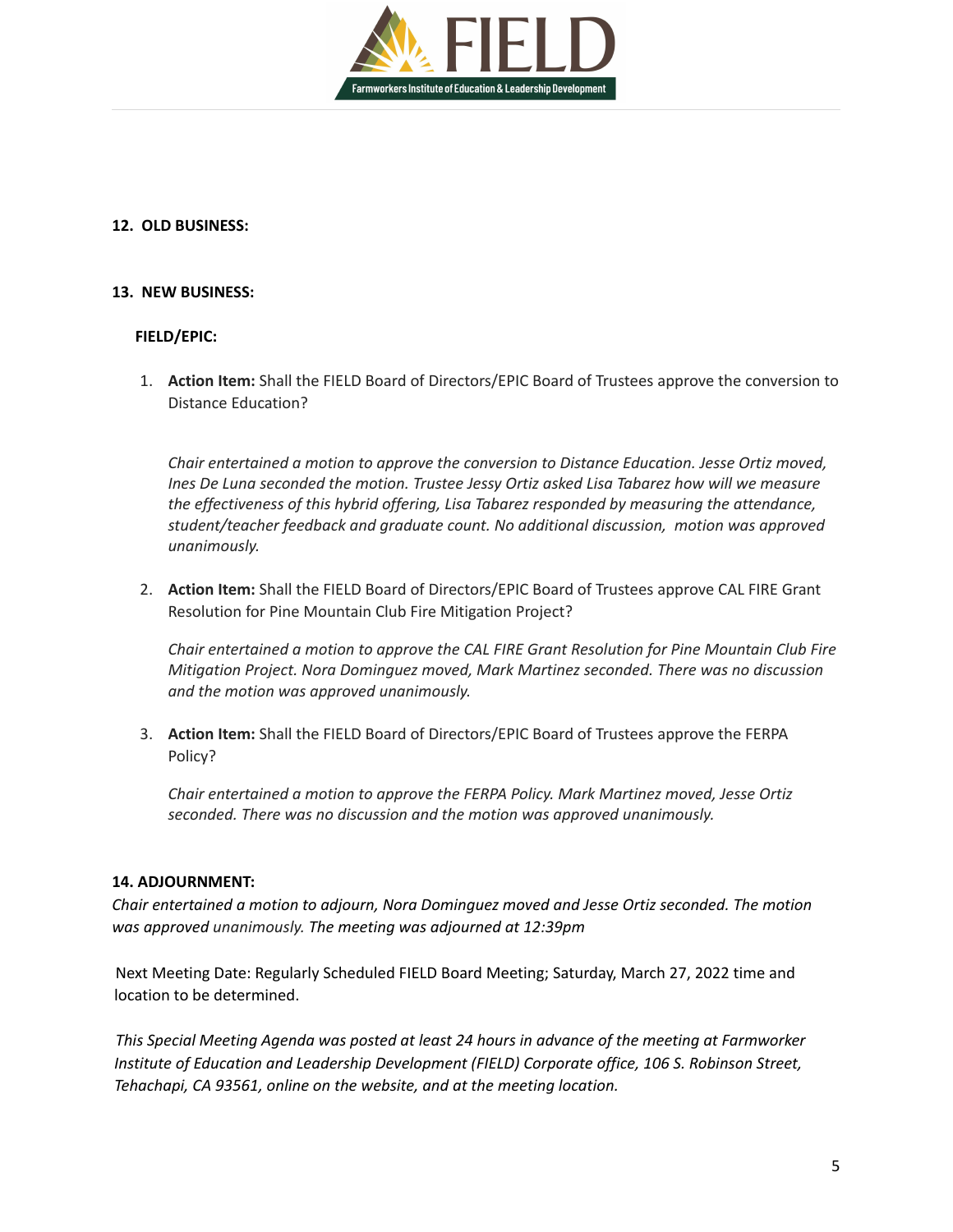

# **The Farmworkers Institute of Education and Leadership Development, Inc FIELD BOARD OF DIRECTORS QUARTERLY MEETING EPIC de Cesar Chavez Board of Trustees Meeting MINUTES**

**Location:** Farmworker Institute of Education and Leadership Development (FIELD) Headquarters 106 S. Robinson Street Tehachapi, CA 93561

> **Zoom Meeting/Teleconference Location: <https://us02web.zoom.us/j/81036035676>**

**Meeting ID: 810 3603 5676 By phone (669) 900-9128**

**Saturday, December 11, 2021 at 10:00 am**

**NOTE:** In compliance with the Americans with Disabilities Act if you need special assistance to participate in the meeting, please contact us 48 hours prior to the meeting.

**ON THE WEB:** Agendas may be viewed at [www.farmworkerinstitute.org](http://www.farmworkerinstitute.org)

**1. MEETING CALLED TO ORDER:** *Mr. Villarino called the meeting to order at 10:06 am*

**2. ESTABLISH A QUORUM** *Secretary Patrick Pine established quorum at 10:07 am* **Roll Call:**

David Villarino *(Present)* Dr. Nora Dominguez *(present, by video conference)* Dr. Mark Martinez *(present, by video conference, joined at 10:25 am)* Dr. Jesse Ortiz *(present, by video conference)* Ines De Luna *(present, by video conference)* Nadia Villagran *(present, by video conference)*

## **Nonvoting:**

Patrick Pine, Secretary *(present)* Michael Gomez, Treasurer *(present, by video conference)* Joseph Casas *(General Counsel)(not present)*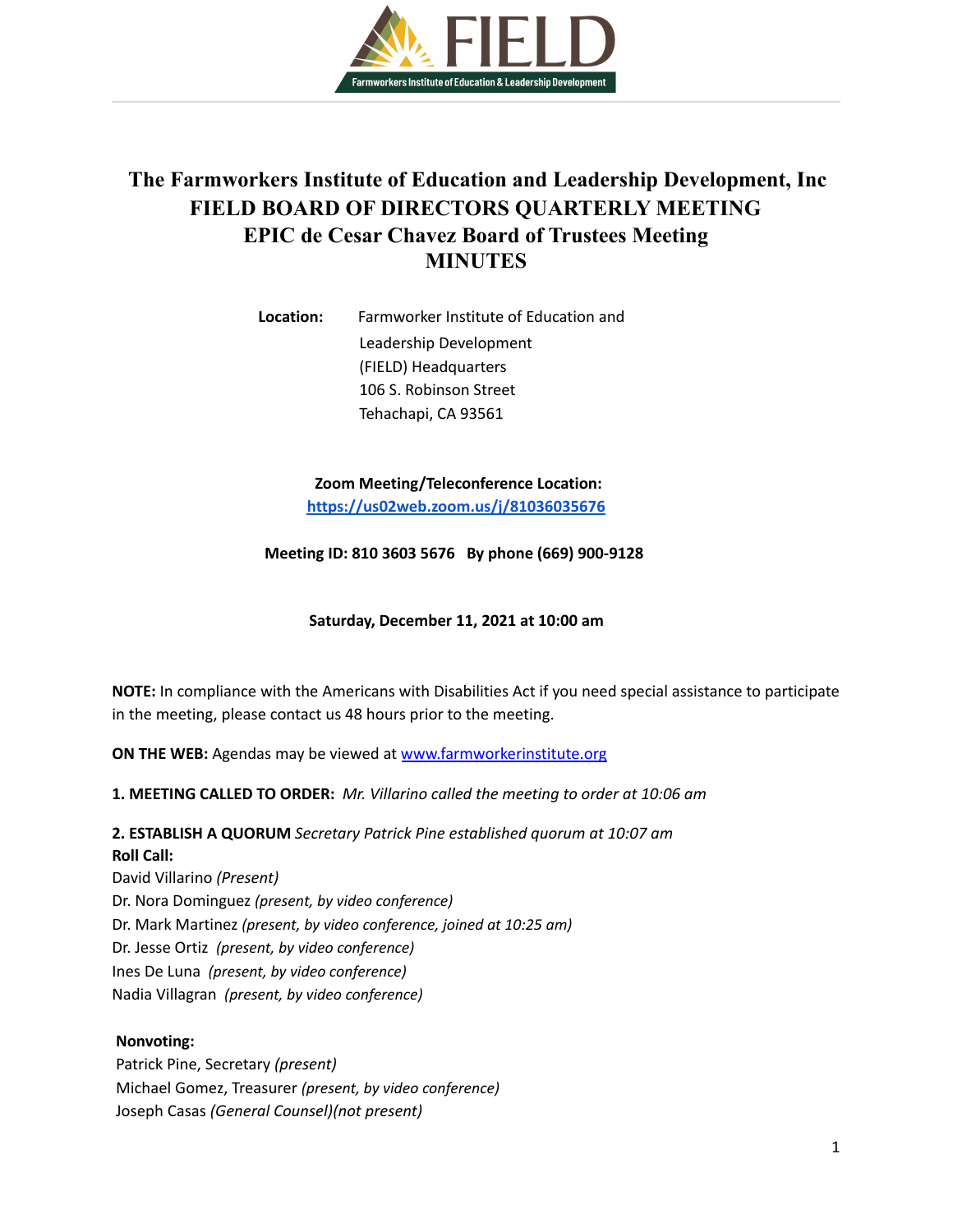

#### **Staff Present:**

Erin Hicks *(present)* Dr. Tamar Asatryan *(present)* Lisa Tabarez (*present, by video conference)* Vanessa Gutierrez (*present, by video conference)* Donald Thornsberry (*present, by video conference)*

Rosa Ruelas *(present)* David Chavez Villarino (*present, by video conference)* Gustavo Olvera (*present, by video conference)* Susana Navarro-Llamas (*present, by video conference)*

## **3. SALUTE TO THE FLAG / FARMWORKER POEM**

*No Salute to the Flag/Farmworker Poem*

## **4. ADOPTION OF THE AGENDA**

*Chair entertained a motion to approve the agenda without the November 16, 2021 minutes pending the review and additional comments. Nora Dominguez moved, Jesse Ortiz seconded. There was no additional discussion and motion was approved unanimously.*

## **5. OPEN PUBLIC FORUM**

It is appropriate for the public to address the FIELD Board regarding items of public interest within the *jurisdiction of the board before or during the Board's consideration of the items. Time allowed may be* limited to three minutes per item. If a large number wishes to speak on a specific item, the board may limit total input to 30 minutes on any item. Individuals or groups may address the board on items not *listed on the agenda; however, no action can or will be taken on the unlisted items.*

*Further, Education Code §35145.5 also establishes the right of the public to place items on the agenda directly relating to business of the FIELD/EPIC Board of Directors. Agenda requests must be made in writing ten days prior to board meetings.*

In accordance with the law, the public and Board are hereby given notice that a tape recording of today's meeting is being made. This recording is to assist in the completion of the minutes. It is NOT a transcript of the meeting and may be disposed of in 30 days. The official transcript of this meeting will continue to *be the adopted minutes.*

Mr. Villarino opened the public forum at 10:10 am. He asked if there were any comments by the public. *There were none.*

## **6. CLOSE PUBLIC FORUM**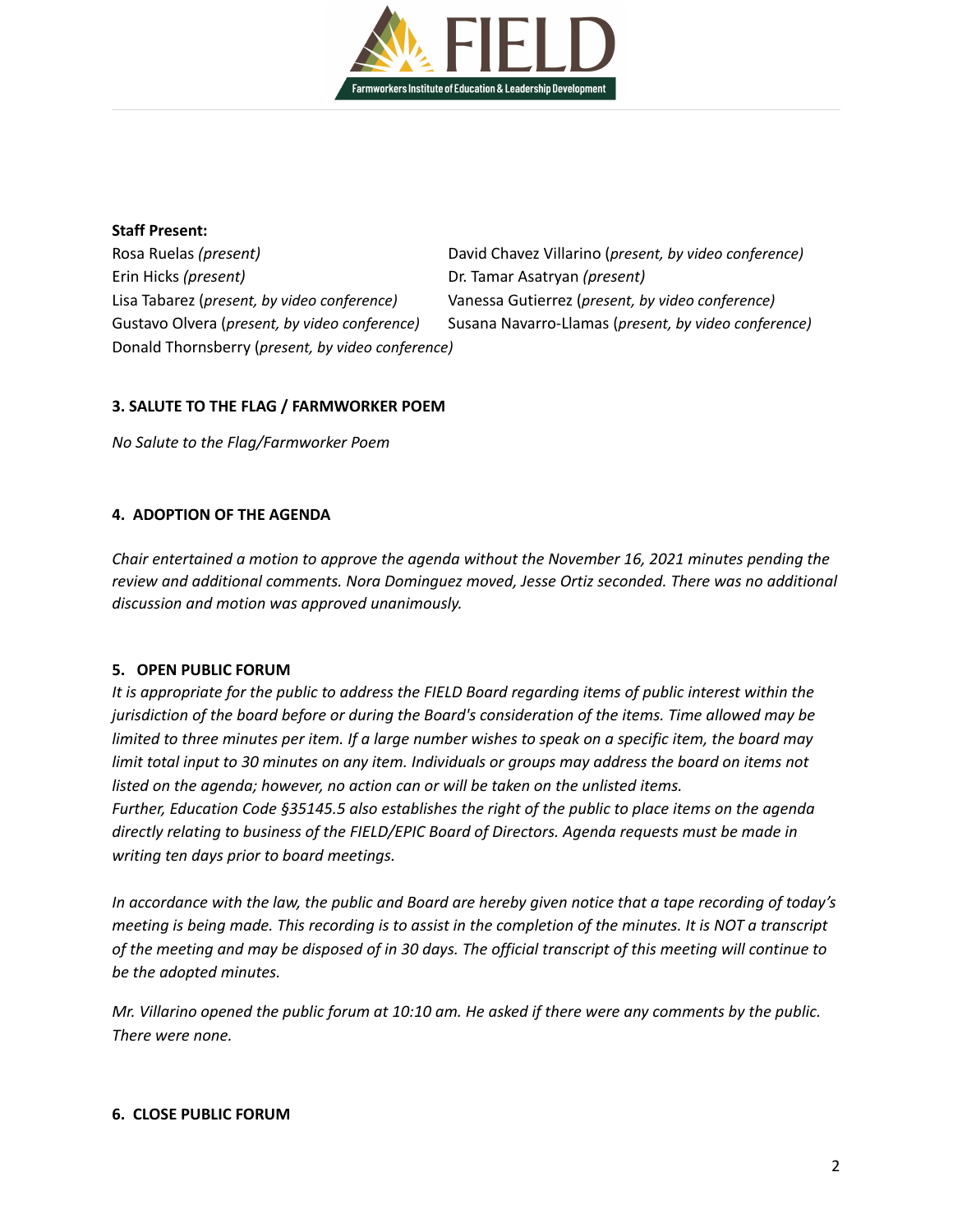

*Public forum closed at 10:11 am.*

## **7. CLOSED SESSION**

*The board may call for a closed session to discuss confidential personnel matters, potential litigation, or other matters allowed under the Brown Act.*

*No closed session*

## **8. OPEN SESSION**

## **9. APPROVAL OF THE CONSENT AGENDA:**

*All consent agenda items for the FIELD BOARD OF DIRECTORS are considered to be routine and will be enacted by one motion unless a board member requests separate action on a specific item. Approval recommended on all items listed:*

*a) Approval of minutes from the November 16, 2021 meeting*

*Mr. Villarino asked the Board Members to review minutes from the November 16, 2021 meeting. Trustee* Jesse Ortiz and other members of the board suggested more content needed to be added. Minutes will be *amended and reviewed by the board at our next board meeting.*

*The following will be added to the November 16, 2021 meeting Minutes per today's discussion and board of Trustees approval.*

*"Trustee Ortiz and other members suggested that FIELD/EPIC programs be reviewed for how to assist and* improve the financial status for this year. Mr Villarino said we would be refocusing on our programs and *do a campaign and we would come back in the next board meeting with findings and recommendations. President Villarino also stated there will be efforts to increase enrollment and ADA with budget reductions for consideration at the next board meeting along with the review of the first Interim Budget report for Nevada County"*

*Chair entertained a motion to approve the November 16, 2021 minutes. Ines De Luna moved, Nadia Villagran seconded. There was no additional discussion and the motion to approve the minutes from the November 16, 2021 meeting was approved unanimously.*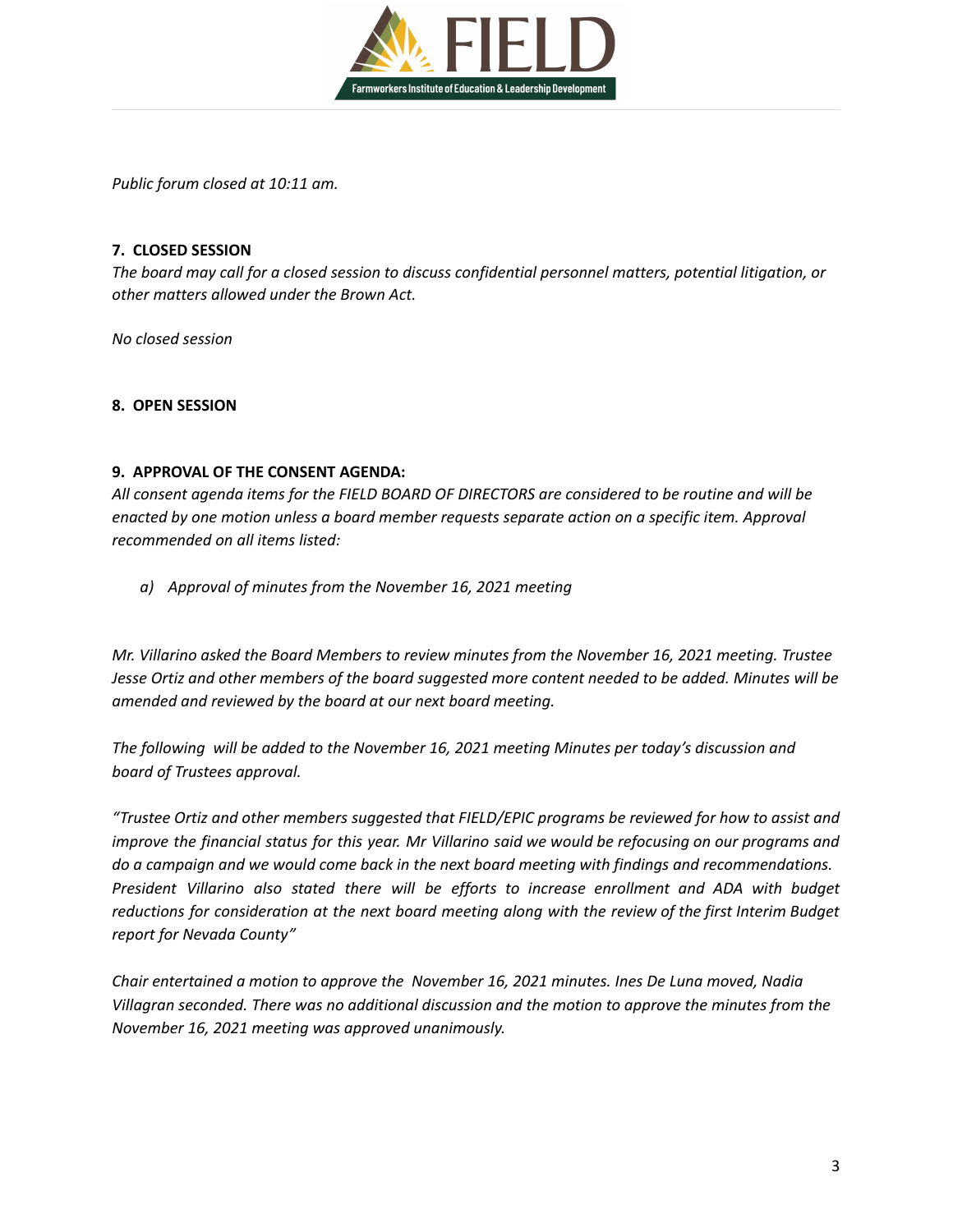

## **10. REPORTS: THE BOARD MAY, IF TIME PERMITS, TAKE BOARD REPORTS AND SUPERINTENDENT'S REPORT AT ANY TIME DURING THE MEETING AND NOT AT A SPECIFIC TIME.**

*There is very limited board discussion, between the board, except to ask questions or refer matters to* staff, and no action will be taken unless listed elsewhere on the agenda or on a subsequent agenda.

Board Trustee Ines De Luna shared the hiring of Dr. Frost as an Interim President at Napa Community College from January through June 2022. Dr. Frost was a FIELD Board Member and came to work for us as Chief of Staff. Mr. Villarino mentioned that once Dr. Frost starts his new position and will reach out to *him to discuss bringing ESL.*

Secretary Patrick Pine shared the increase of COVID-19 cases in our counties, hospitals are full and there is a serious concern these news are not shared with the public because there will be more cases this year than last. If the flu and COVID-19 cases pick up it looks like we may have more challenges to our medical *plan to deal with.*

## **11. INFORMATION ITEMS (nonvoting)**

- 1. David Villarino President/CEO
	- a) Finance on Budget Revisions *Mr. Villarino briefly shared our finance on budget revisions.*
- 2. Rosa Ruelas, Financial Manager
	- a) First Interim Report

*Rosa Ruelas gave the board of trustees an update on financials and went over the First Interim Report, EPIC de Cesar Chavez 2021-2022 1st Interim Assumptions, Proposed Budget 2021-2022 Combined, Balance Sheet through October 31, 2021*

- 3. Dr. Tamar Asatryan, Strategic Initiatives
	- a) Advancement; Funding, Grant Research & Compliance
	- b) Reconciliation with Programs

*Dr. Tamar Asatryan shared the Advancement; Funding, Grant Research & Compliance and Reconciliation with Programs*

- 4. Lisa Tabarez EPIC Educational Programs Director
	- a) EPIC Operations Conversions with Independent Study
	- b) Second Reading of the Educators Effectiveness Funds Block Grant Program
	- c) Provisional Interim Permit, Barbara Flores
	- d) WASC Feedback
	- e) Safety Plan Reviewed for Comment

*EPIC Educational Programs Director, Lisa Tabarez shared the EPIC Conversions with Independent Study, Second Reading of the Educators Effectiveness Funds Block Grant Program, Provisional*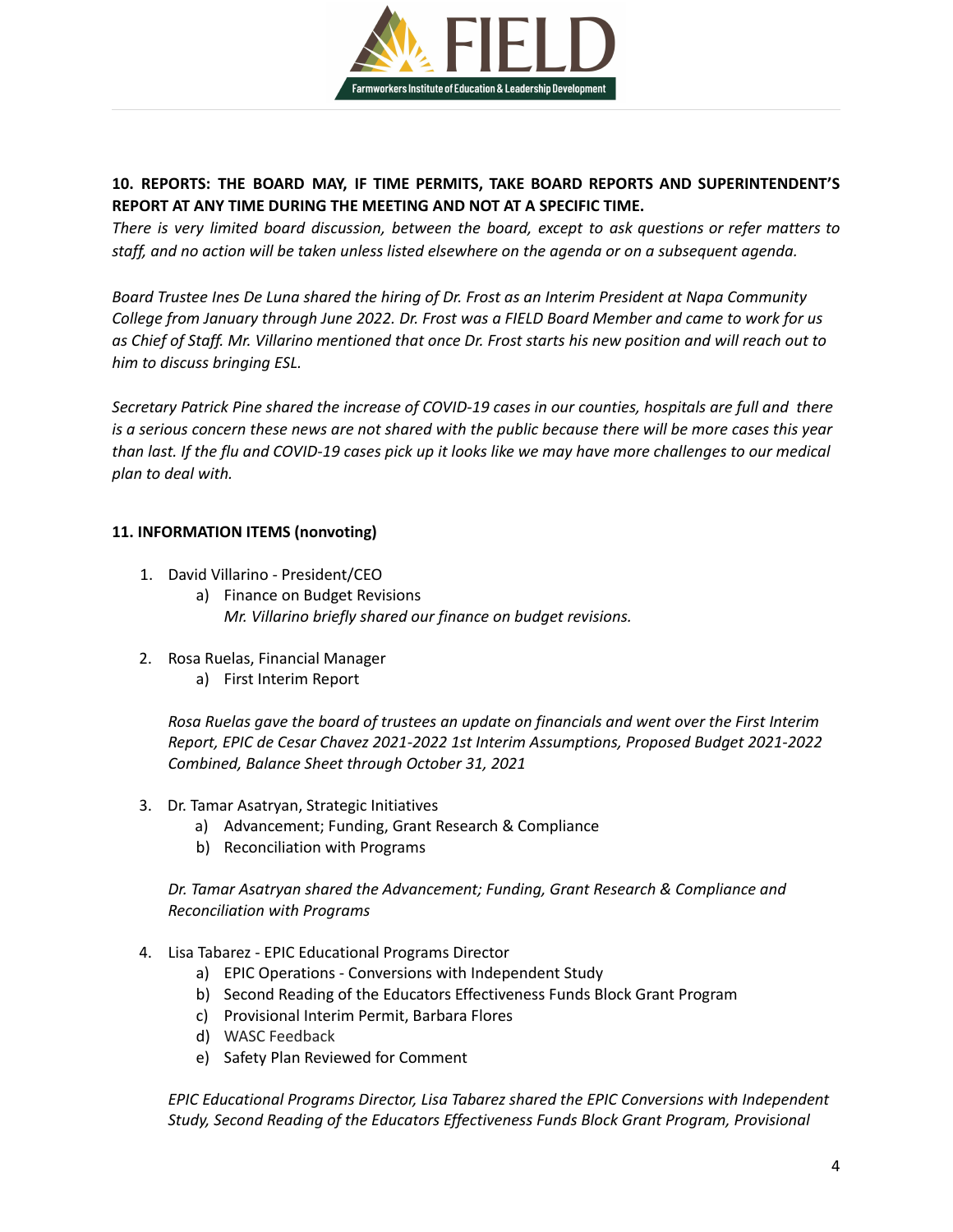

*Interim Permit for Barbara Flores, WASC Feedback questions, and the Safety Plan Reviewed for Comment.*

5. Gustavo Olvera, Assistant Director of Cesar Chavez Environmental Corps a) Results from Quarter (1) Fiscal Year 2021-22 and Fiscal Year 20-21 Closeout

*Gustavo Olvera, Assistant Director of CCEC shared the results from Quarter 1 Fiscal Year 2021-22 and Fiscal Year 20-21 Closeout.*

- 6. Erin Hicks, Program Manager
	- a) Coop Development Report
	- b) Cooperative Program Donor List

*Erin Hicks shared the Coop Development Report & the Cooperative Program Donor List with the board.*

- 7. Donald Thornsberry, Career Technical Education Director
	- a) CTE Report

*CTE Director Donald Thornsberry shared the CTE Report to the board of Trustees.*

- 8. David Chavez Villarino, School Psychologist
	- a) Social Emotional Learning

*Mr. Chavez Villanino, FIELD School Psychologist shared the Social Emotional Learning project that we have been discussing throughout the semester and has geared towards assisting our conservation corps members who have encountered trauma throughout their lives, either as single parents or single parent households, households that have festered violence or dropouts, substance abuse, even as far as homelessnes. The framework is to create an environment that promotes improvements over time, and being able to create new environments and get them to experience it so they can succeed in our programs.*

## **12. OLD BUSINESS:**

## **13. NEW BUSINESS:**

## **FIELD/EPIC:**

1. **Action Item**: Shall the FIELD Board of Directors/EPIC Board of Trustees approve the first Interim Report?

*Chair entertained a motion to approve the first Interim Report. Nora Dominguez moved, Mark Martinez seconded the motion. There was no discussion and the motion was approved unanimously.*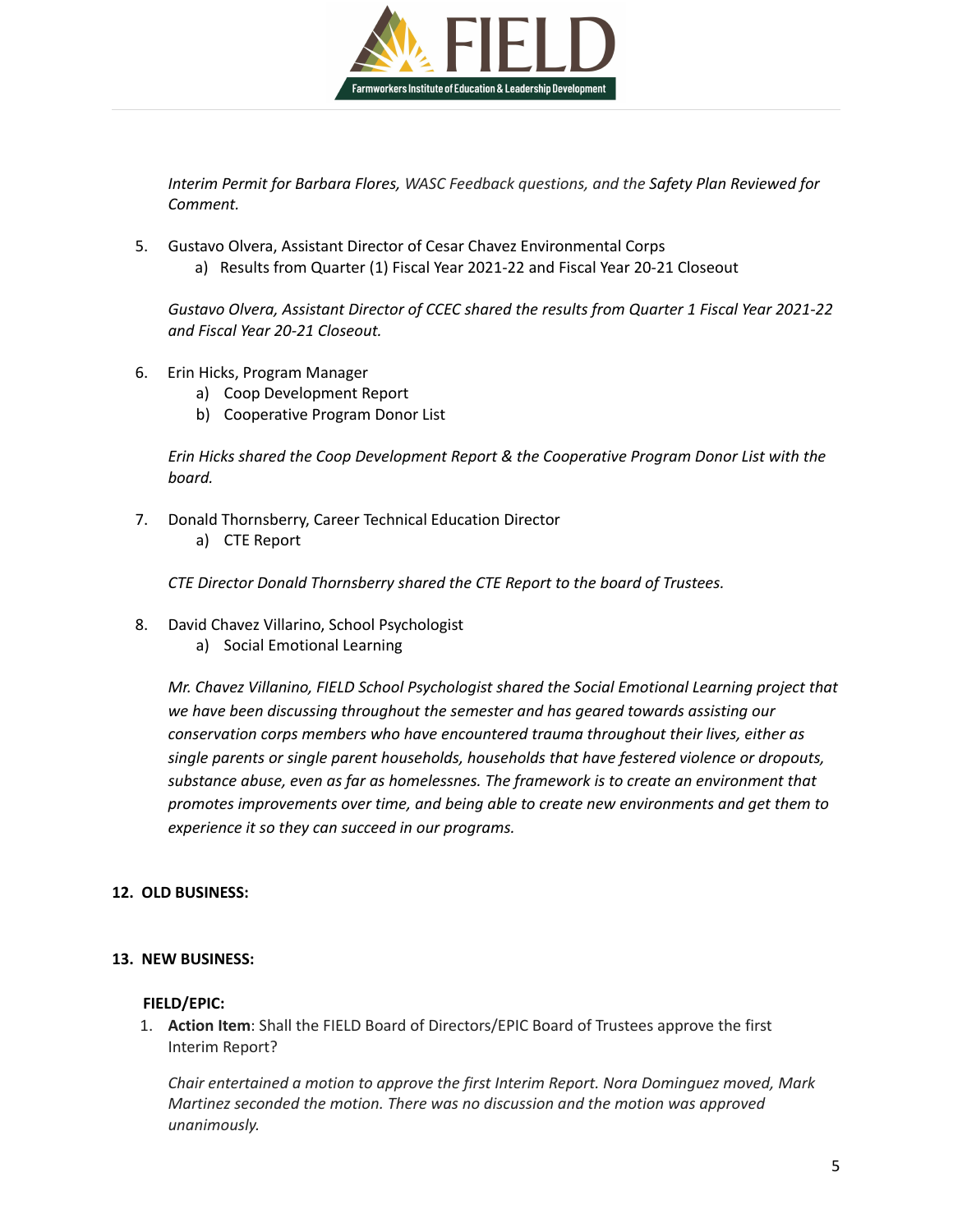

- 2. **Action Item**: Shall the FIELD Board of Directors/EPIC Board of Trustees approve the following personnel on a Provisional Internship Permit for the purpose of employment?
	- a) Barbara Flores Classroom teacher, multiple subjects, grades 9-12, EPIC Cathedral City, Provisional Internship Permit, no objections to the issuance of this permit, signed by *Lisa Tabarez*, Administrator

*Chair entertained a motion to approve Barbara Flores on a Provisional Internship Permit for the purpose of employment. Ines De Luna Moved, Nora Dominguez seconded the motion. There was no discussion and the motion was approved unanimously.*

3. **Action Item**: Shall the FIELD Board of Directors/EPIC Board of Trustees approve the Educators Effectiveness Funds Block Grant Program?

*Chair entertained a motion to approve the Educators Effectiveness Funds Block Grant Program. Nora Dominguez moved, Ines De Luna seconded. There was no discussion and the motion was approved unanimously.*

4. **Action Item**: Shall the FIELD Board of Directors/EPIC Board of Trustees approve the EPIC School Safety Plan?

*Chair entertained a motion to approve the EPIC School Safety Plan. Nora Dominguez moved, Ines De Luna seconded the motion. There was no discussion and the motion was approved unanimously.*

*Board members shared their thoughts and congratulated the FIELD team for the phenomenal work everyone is doing in transforming lives and helping our students.*

## **14. ADJOURNMENT:**

## *Meeting adjourned at 1:41 pm.*

Next Meeting Date: Regularly Scheduled FIELD Board Meeting; Saturday, March 27, 2022 time and location to be determined.

*This Special Meeting Agenda was posted at least 72 hours in advance of the meeting at Farmworker Institute of Education and Leadership Development (FIELD) Corporate office, 106 S. Robinson Street, Tehachapi, CA 93561, online on the website, and at the meeting location.*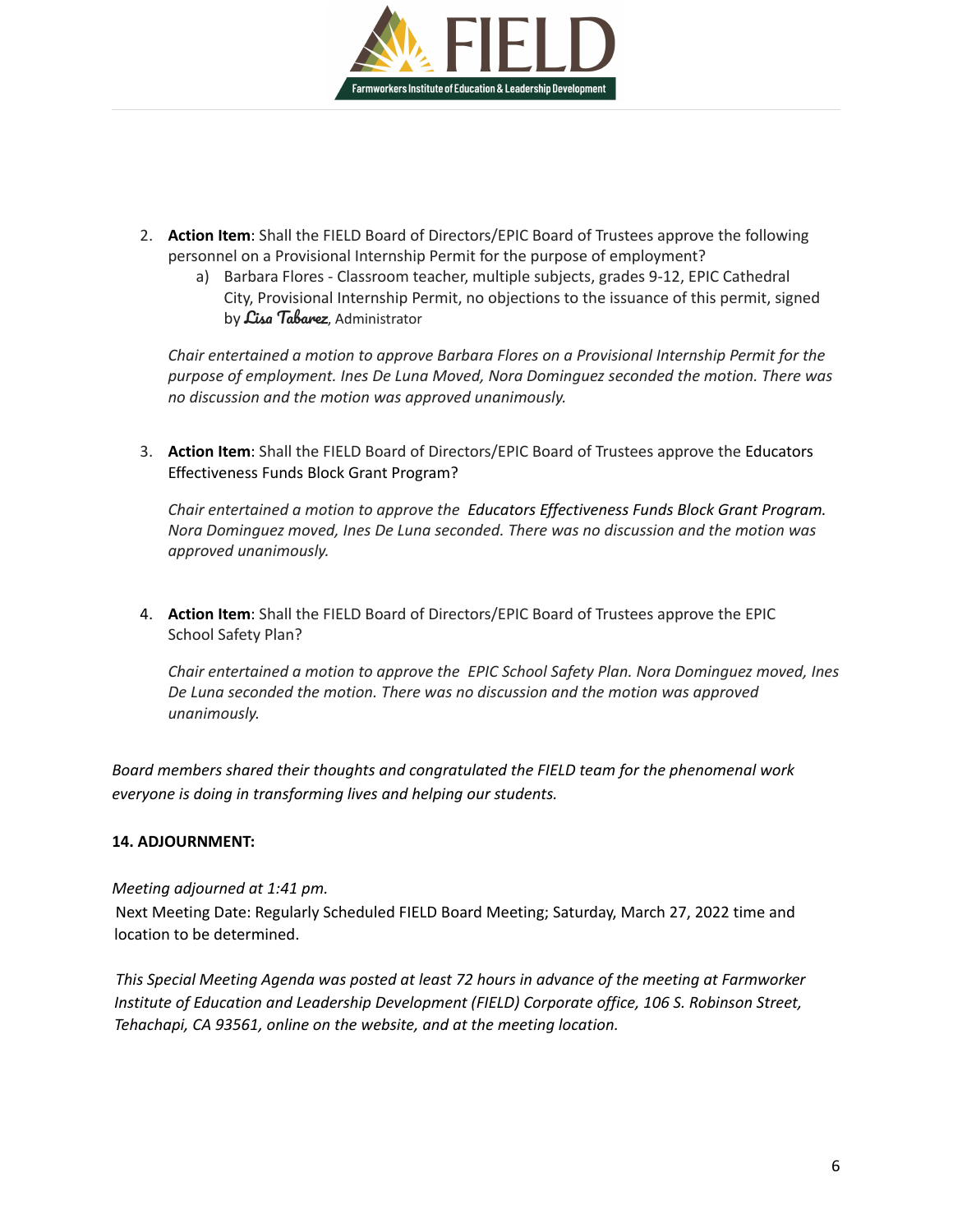

# **The Farmworkers Institute of Education and Leadership Development, Inc FIELD BOARD OF DIRECTORS SPECIAL MEETING EPIC de Cesar Chavez Board of Trustees Meeting MINUTES**

**Location:** Farmworker Institute of Education and Leadership Development (FIELD) Headquarters 106 S. Robinson Street Tehachapi, CA 93561

**Zoom Meeting/Teleconference Location:**

**<https://us02web.zoom.us/j/88088434875>**

Meeting ID: 880 8843 4875 By Phone (669) 900-9128

#### **Tuesday, November 16, 2021 at 12:00 PM**

**NOTE:** In compliance with the Americans with Disabilities Act if you need special assistance to participate in the meeting, please contact us 48 hours prior to the meeting.

**ON THE WEB:** Agendas may be viewed at [www.farmworkerinstitute.org](http://www.farmworkerinstitute.org)

**1. MEETING CALLED TO ORDER:** *Mr. Villarino called the meeting to order at 12:03 pm*

**2. ESTABLISH A QUORUM** *Quorum was established at 12:03 pm*

#### **Roll Call:**

David Villarino *(present, by video conference)* Dr. Nora Dominguez *(present, by video conference)* Dr. Mark Martinez *(present, by video conference, joined at 12:14pm)* Dr. Jesse Ortiz *(present, by video conference)* Ines De Luna *(present, by video conference)* Nadia Villagran *(present, by video conference)*

#### **Nonvoting:**

Patrick Pine, Secretary *(present, by video conference, joined at 12:14 pm )* Michael Gomez, Treasurer *(present, by video conference)* Joseph Casas *(General Counsel) (not present)*

#### **Staff Present:**

Rosa Ruelas *(present, by video conference)* Dr. Tamar Asatryan *(present, by video conference)* Lisa Tabarez *(present, by video conference)* Susana Navarro-Llamas *(present, by video conference)*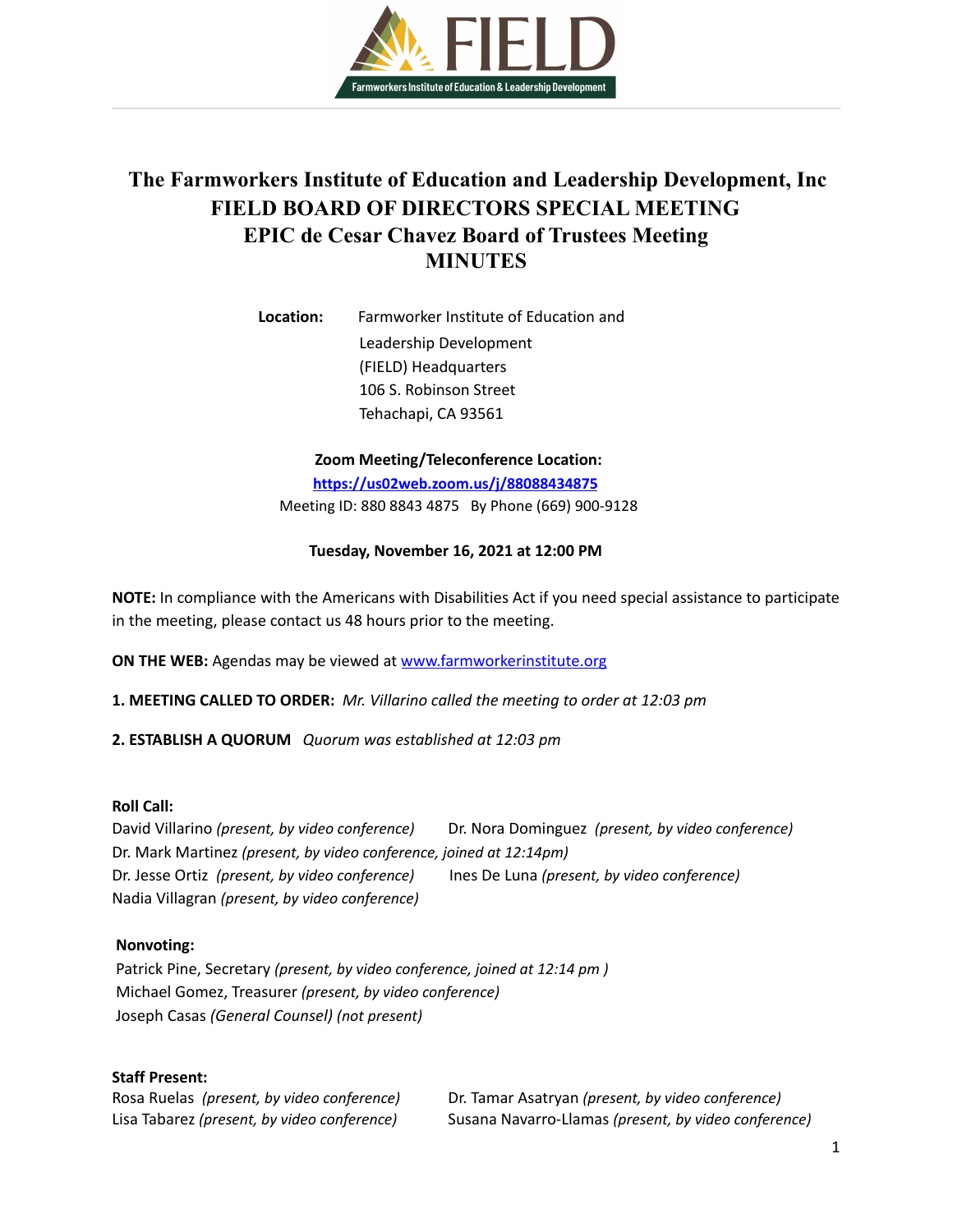

## **3. SALUTE TO THE FLAG / FARMWORKER POEM**

*No Salute to the Flag/Farmworker Poem*

## **4. ADOPTION OF THE AGENDA**

*Mr. Villarino asked everyone to review the agenda. There were no comments. Chair entertained a motion to adopt the Agenda. Jesse Ortiz moved, Nora Dominguez seconded. There was no discussion and motion was approved unanimously.*

## **5. OPEN PUBLIC FORUM**

It is appropriate for the public to address the FIELD Board regarding items of public interest within the *jurisdiction of the board before or during the Board's consideration of the items. Time allowed may be* limited to three minutes per item. If a large number wishes to speak on a specific item, the board may limit total input to 30 minutes on any item. Individuals or groups may address the board on items not *listed on the agenda; however, no action can or will be taken on the unlisted items. Further, Education Code §35145.5 also establishes the right of the public to place items on the agenda directly relating to business of the FIELD/EPIC Board of Directors. Agenda requests must be made in writing ten days prior to board meetings.*

In accordance with the law, the public and Board are hereby given notice that a tape recording of today's meeting is being made. This recording is to assist in the completion of the minutes. It is NOT a transcript of the meeting and may be disposed of in 30 days. The official transcript of this meeting will continue to *be the adopted minutes.*

Mr. Villarino opened the public forum at 12:07 pm. He asked if there were any comments by the public. *There were none.*

## **6. CLOSE PUBLIC FORUM**

*Public forum closed at 12:08 pm*

## **7. CLOSED SESSION**

*The board may call for a closed session to discuss confidential personnel matters, potential litigation, or other matters allowed under the Brown Act.*

*No Closed Session*

## **8. OPEN SESSION**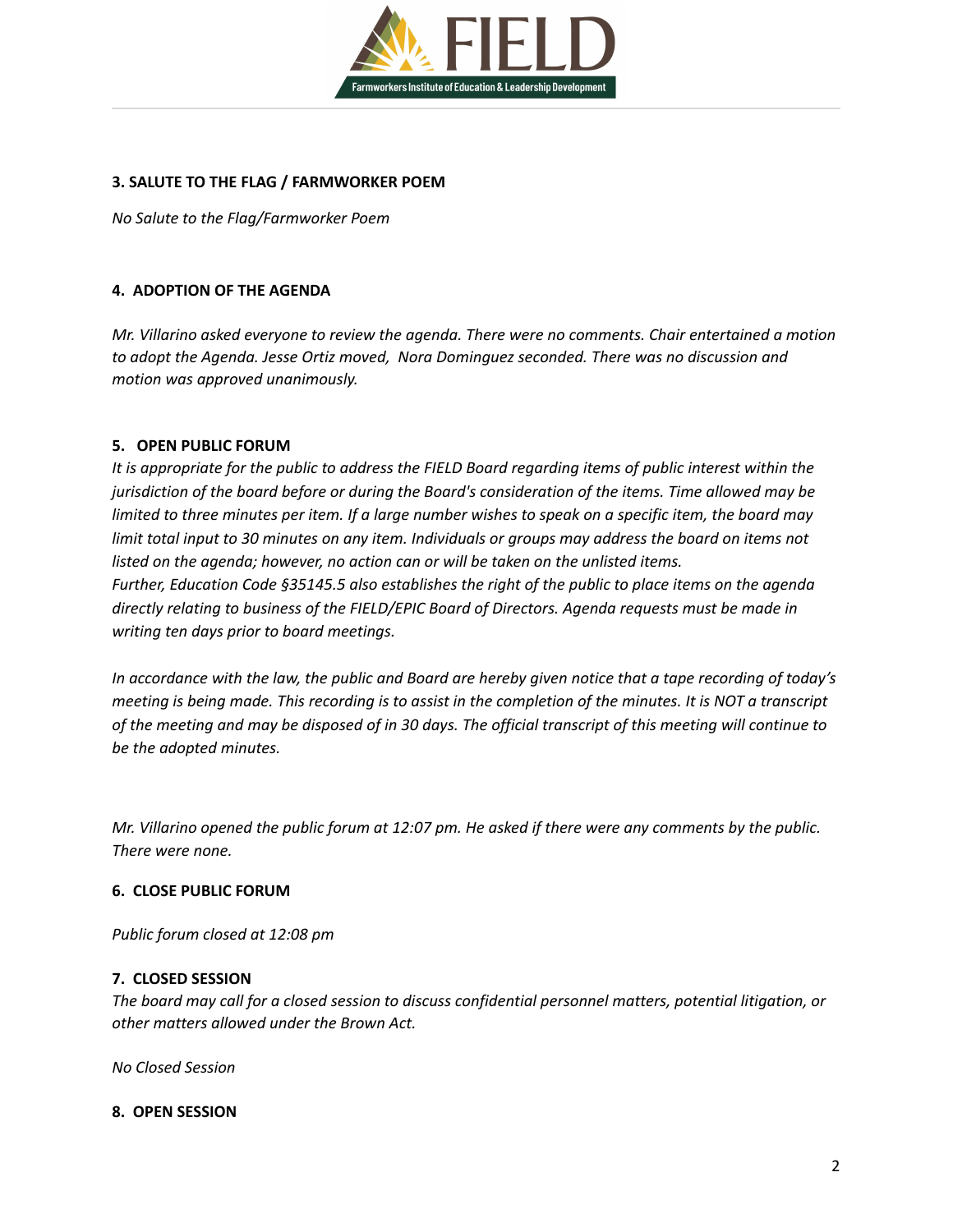

## **9. APPROVAL OF THE CONSENT AGENDA:**

*All consent agenda items for the FIELD BOARD OF DIRECTORS are considered to be routine and will be enacted by one motion unless a board member requests separate action on a specific item. Approval recommended on all items listed:*

- *a) Approval of minutes from the September 7, 2021 meeting*
- *b) Approval of minutes from the September 24 & 25, 2021 meeting*
- *c) Approval of minutes from the October 27, 2021 meeting*

*Mr. Villarino asked the Board Members to review Minutes from September 7, 2021, September 24 & 25, 2021, and October 27, 2021. Chair entertained a motion to approve the minutes Nora Dominguez moved* & Ines De Luna Seconded. There was no discussion and the motion to approve the minutes was approved *unanimously.*

## **10. REPORTS: THE BOARD MAY, IF TIME PERMITS, TAKE BOARD REPORTS AND SUPERINTENDENT'S REPORT AT ANY TIME DURING THE MEETING AND NOT AT A SPECIFIC TIME.**

*There is very limited board discussion, between the board, except to ask questions or refer matters to* staff, and no action will be taken unless listed elsewhere on the agenda or on a subsequent agenda.

Mr. Villarino shared with the board the financial crisis FIELD is facing. He began by sharing that we *anticipated with the governor's mandate that all the students have to come back to in-person instruction. However, that transpired in almost a 50% decline in enrollment for attendance, the students are not coming to class. We did not anticipate that students wanted to continue with Distance Education assuming that everybody preferred in school instruction. Mr. Villarino continued to share that come P-2* in February we will not be in a good situation and may be forced to shut down in April 2022.

*Trustee Ortiz and other members suggested that FIELD/EPIC programs be reviewed for how to assist and* improve the financial status for this year. Mr Villarino said we would be refocusing on our programs and *do a campaign and we would come back in the next board meeting with findings and recommendations. President Villarino also stated there will be efforts to increase enrollment and ADA with budget reductions for consideration at the next board meeting along with the review of the first Interim Budget report for Nevada County.*

Mr. Villarino also shared that FIELD is not moving forward with purchasing the property in Bakersfield nor the construction of our building in Tehachapi. We have laid off all of our promotoras, most of our ESL teachers with exception of Bakersfield and Delano where the ESL program will remain open. As a result of these changes a number of EPIC classes will be shut down and will be converted to independent study *from in person instruction.*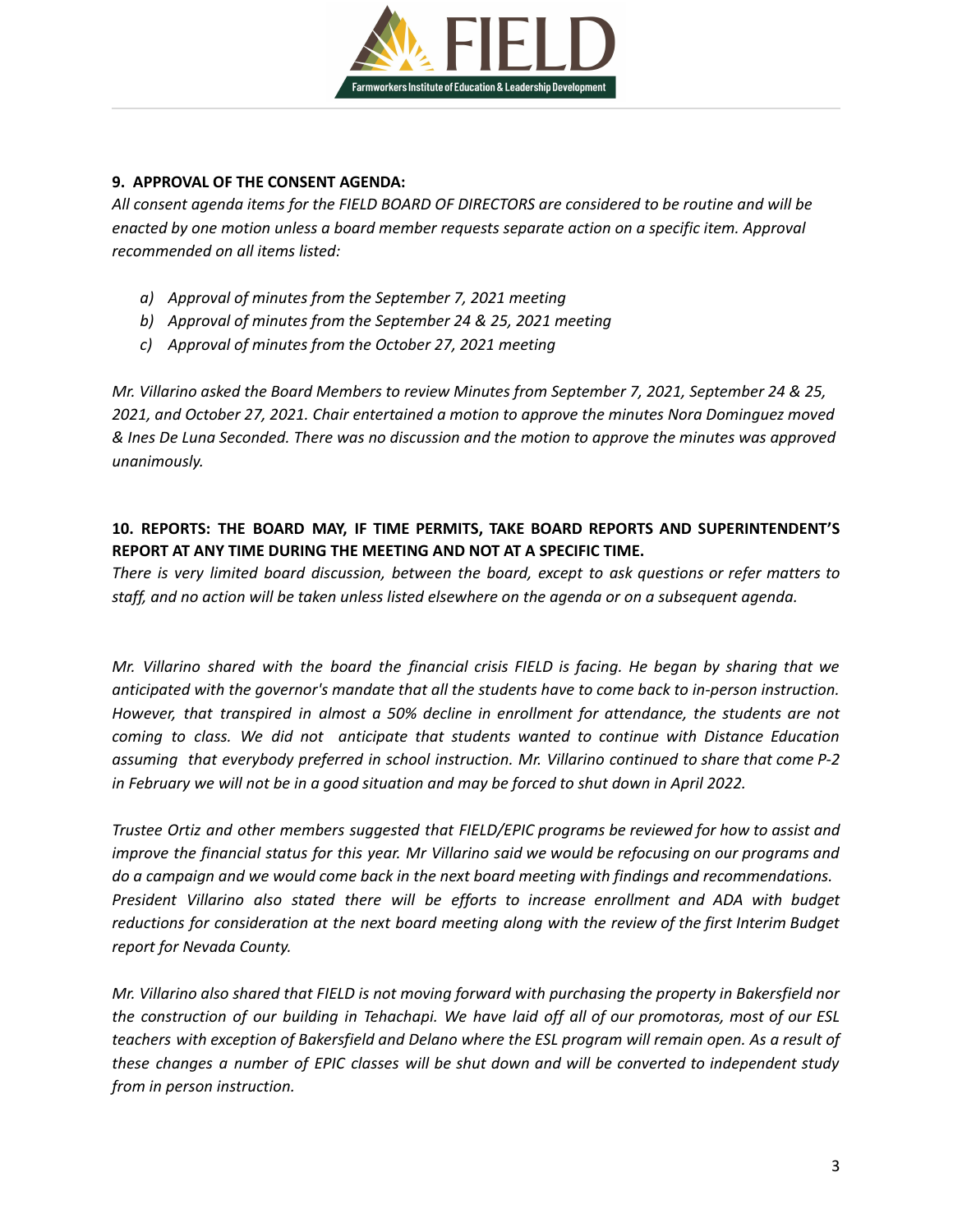

## **11. INFORMATION ITEMS (nonvoting):**

- 1. David [Villarino](mailto:davidv@fieldinstitute.org) President/CEO
	- a) Budget Update
	- b) Urban Forestry Workforce Development Grant

*Mr. Villarino shared the Urban Forestry Workforce Development Grant with the board of directors. Rosa Ruelas, Financial Manager discussed our Financial situation as well as our updated budget.*

- 2. Lisa [Tabarez](mailto:ltabarez@fieldinstitute.org) EPIC Educational Programs Director
	- a) Provisional Internship Permit
	- b) Independent Study Policy 2021-2022
	- c) Review of Educators Effectiveness Funds Block Grant Program

*Lisa Tabarez shared the provisional Internship Permit, Independent Study Policy 2021-2022 and reviewed the Educators Effectiveness Funds Block Grant Program with the board of directors.*

## **12. OLD BUSINESS:**

## **13. NEW BUSINESS: FIELD/EPIC:**

- 1. **Action Item**: Shall the FIELD Board of Directors/EPIC Board of Trustees approve the Clarification and approval to place the following personnel on a Provisional Internship Permit for the purpose of employment:
	- a. Jose A. Garcia Puente- Classroom teacher, multiple subjects, grades 9-12, EPIC Greenfield, Provisional Internship Permit, no objections to the issuance of this permit, signed by  $\mathcal{L}$ isa Tabarez, Administrator
	- b. Roberto Vieyra Navarro Classroom teacher, multiple subjects, grades 9-12, EPIC Bakersfield, Provisional Internship Permit, no objections to the issuance of this permit, signed by  $\mathcal{L}$ isa Tabarez, Administrator

*Chair entertained a motion to approve the Clarification and approval to place Jose A. Garcia Puente and [Roberto](mailto:rvieyra09@gmail.com) Vieyra Navarro on a Provisional Internship Permit for the purpose of employment. Jesse Ortiz moved, Nadia Villagran seconded the motion. There was no discussion and the motion was approved unanimously.*